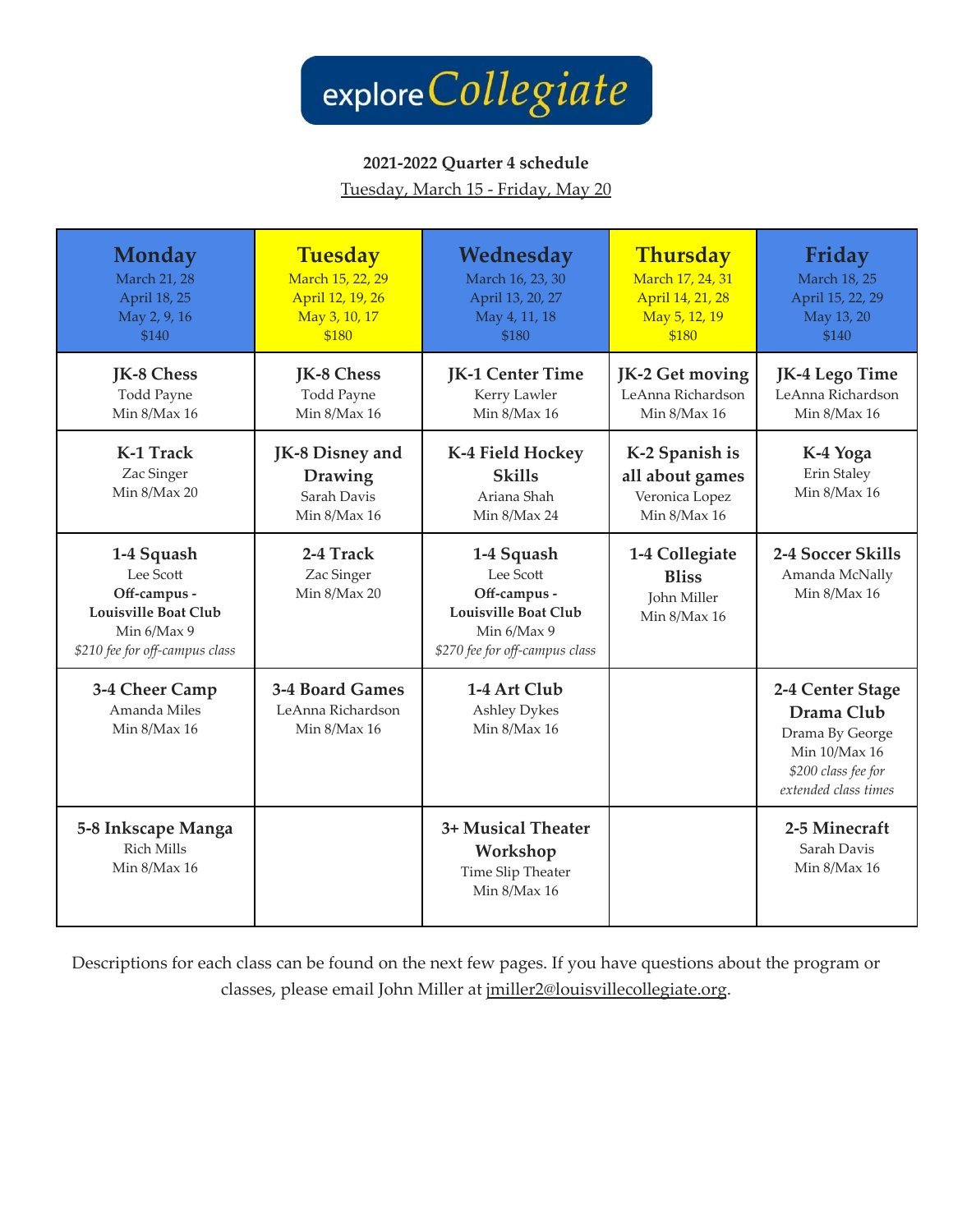#### *Monday Classes*

# **JK-8 Chess Todd Payne**

I am offering beginner and intermediate chess classes. We will be working on chess principles and having a lot of fun along the way. (Advanced players are welcome; I will pair the exceptional players with other accomplished opponents.)

# **1-4 Squash - \$210 class fee Lee Scott OFF-SITE AT LOUISVILLE BOAT CLUB - Collegiate will provide transportation to LBC but parents need to pick up students from Louisville Boat Club at 4:30**

Join Lee Scott, one of the UK's top-ranked squash players and a world-class coach, in an introduction to squash, a fast-paced indoor racquet sport that is quickly gaining popularity across the nation. Enjoy games, fitness, and the development of racquet skills at one of Louisville's only regulation squash facilities at the Louisville Boat Club. All ability levels are welcome.

**K-1 Track Zac Singer**

Mr.Singer will give students a glimpse into the sport of track. We will look to improve in areas of running form, sprinting, and distance races. Proper stretching will be emphasized each week to prepare for races and the cool-down period following a race.

## **3-4 Cheer Camp Amanda Miles**

Cheer Camp is an opportunity for students in grades 3 and 4 to learn the basics of cheerleading, including chants, cheers, motions, basic jumps, and half-height stunts (with mats). We will combine rhythm and movement for fun-filled Monday afternoons. Collegiate, Collegiate, what's your cry? V-I-C-T-O-R-Y.

**5-8 Inkscape Manga Rich Mills**

Learn to draw Manga style in Inscape. Manga is an art form originating from Japan and Mr. Mills is ready to work with this class to explore their next step in computer graphics.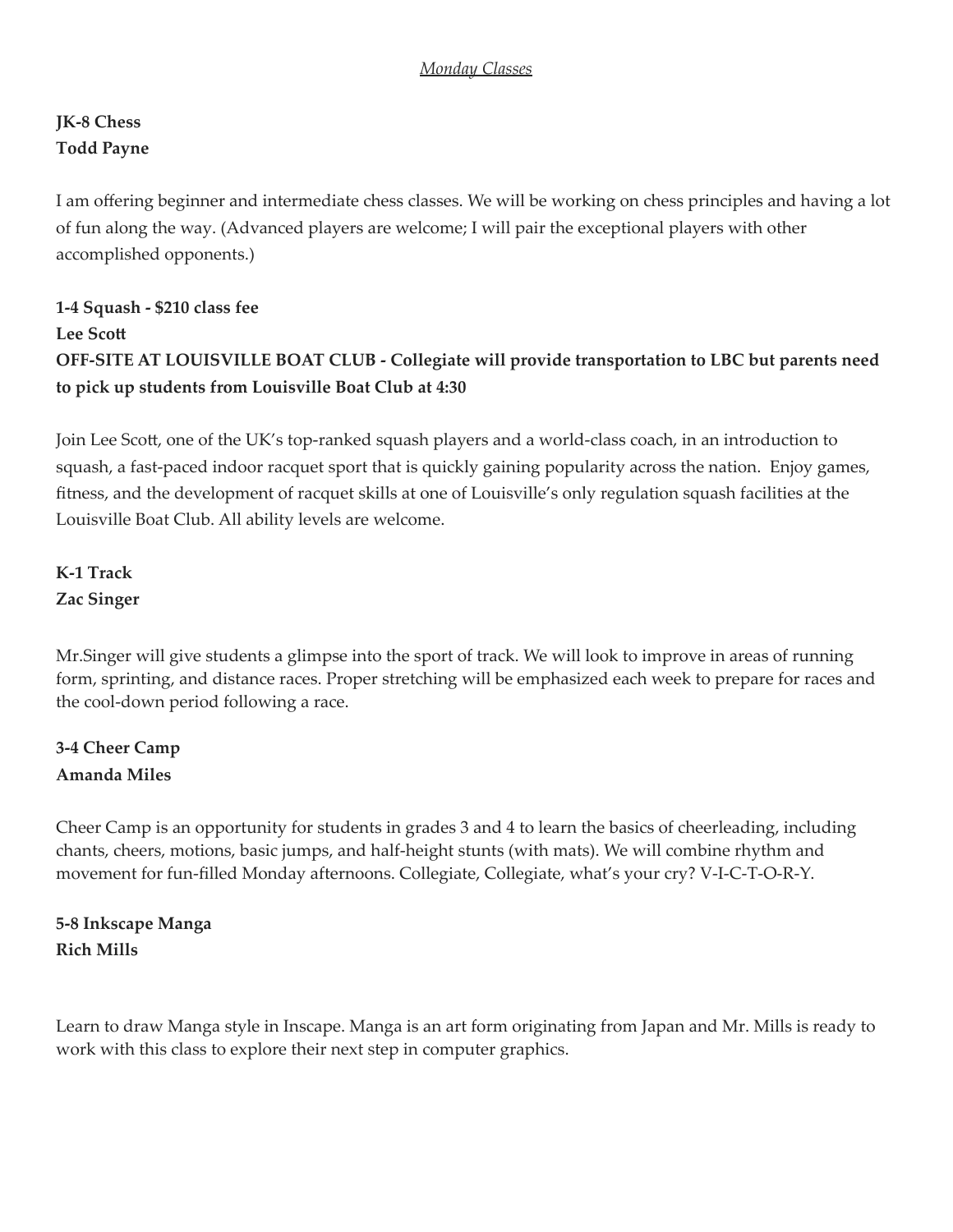#### *Tuesday Classes*

### **JK-8 Chess Todd Payne**

I am offering beginner and intermediate chess classes. We will be working on chess principles and having a lot of fun along the way. (Advanced players are welcome; I will pair the exceptional players with other accomplished opponents.)

#### **JK-4 Disney and Drawing Sarah Davis**

Watch Classic Disney movies while coloring. Coloring can be a stress reliever and offer much-needed downtime after a long day at school.

## **3-4 Board Games LeAnna Richardson**

Checkers, chutes and ladders, and maybe connect 4. Ms. Richardson will provide an hour of games each week where students can challenge others, learn strategy, fair play, and even create their own board games.

## **2-4 Track Zac Singer**

Mr.Singer will give students a glimpse into the sport of track. We will look to improve in areas of running form, sprinting, and distance races. Proper stretching will be emphasized each week to prepare for races and the cool-down period following a race.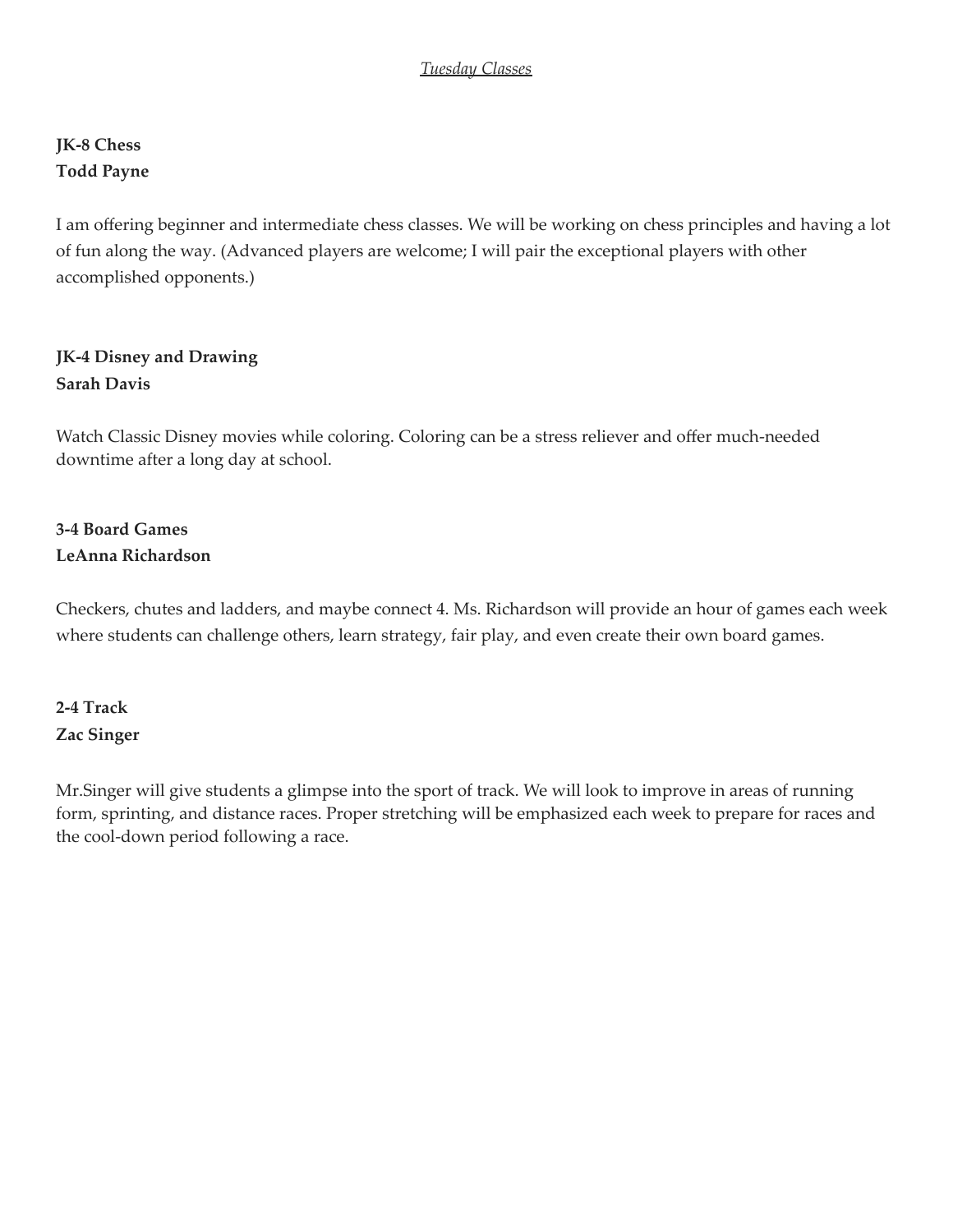## **JK-1 Center Time Kerry Lawler**

Is your student looking to investigate more or dress up more or solve more puzzles? JK teacher Kerry Lawler will host students in a primary classroom each week for students to spend time with peers and increase their discovery in guided academic and social centers.

# **K-4 Field Hockey Skills Ariana Shah**

Students will learn the skills of field hockey from former Amazon field hockey coach and Collegiate teacher Ariana Shah through fun games and challenging activities. If you have never touched a stick before or if you watched every game of the Olympic Games, Ms. Shah will help discover a love for the game of field hockey.

## **1-4 Art Club Ashley Dykes**

Come let your creativity shine through various self-lead art projects like Neurographics, Zentangles, Mandala Coloring, Free Drawing, One-Line Art, and others. Create some beautiful art and spend time with friends while you're at it!

## **1-4 Squash - \$300 class fee Lee Scott OFF-SITE AT LOUISVILLE BOAT CLUB - Collegiate will provide transportation to LBC but parents need to pick up students from Louisville Boat Club at 4:30**

Join Lee Scott, one of the UK's top-ranked squash players and a world-class coach, in an introduction to squash, a fast-paced indoor racquet sport that is quickly gaining popularity across the nation. Enjoy games, fitness, and the development of racquet skills at one of Louisville's only regulation squash facilities at the Louisville Boat Club. All ability levels are welcome.

#### **3+ Musical Theatre Workshop Time Slip Theatre**

Wanna learn how to sing, dance, and act? Time Slip Theatre is offering a semester-long Broadway musical workshop that will focus on all three areas of musical theatre! From signing songs to acting out scenes and learning choreography, the students will enjoy a full semester of instruction on everything that makes a musical a musical! By the end, they'll feel more confident and prepared to take the stage in a real show knowing they have the skills and preparation to be successful in the arts!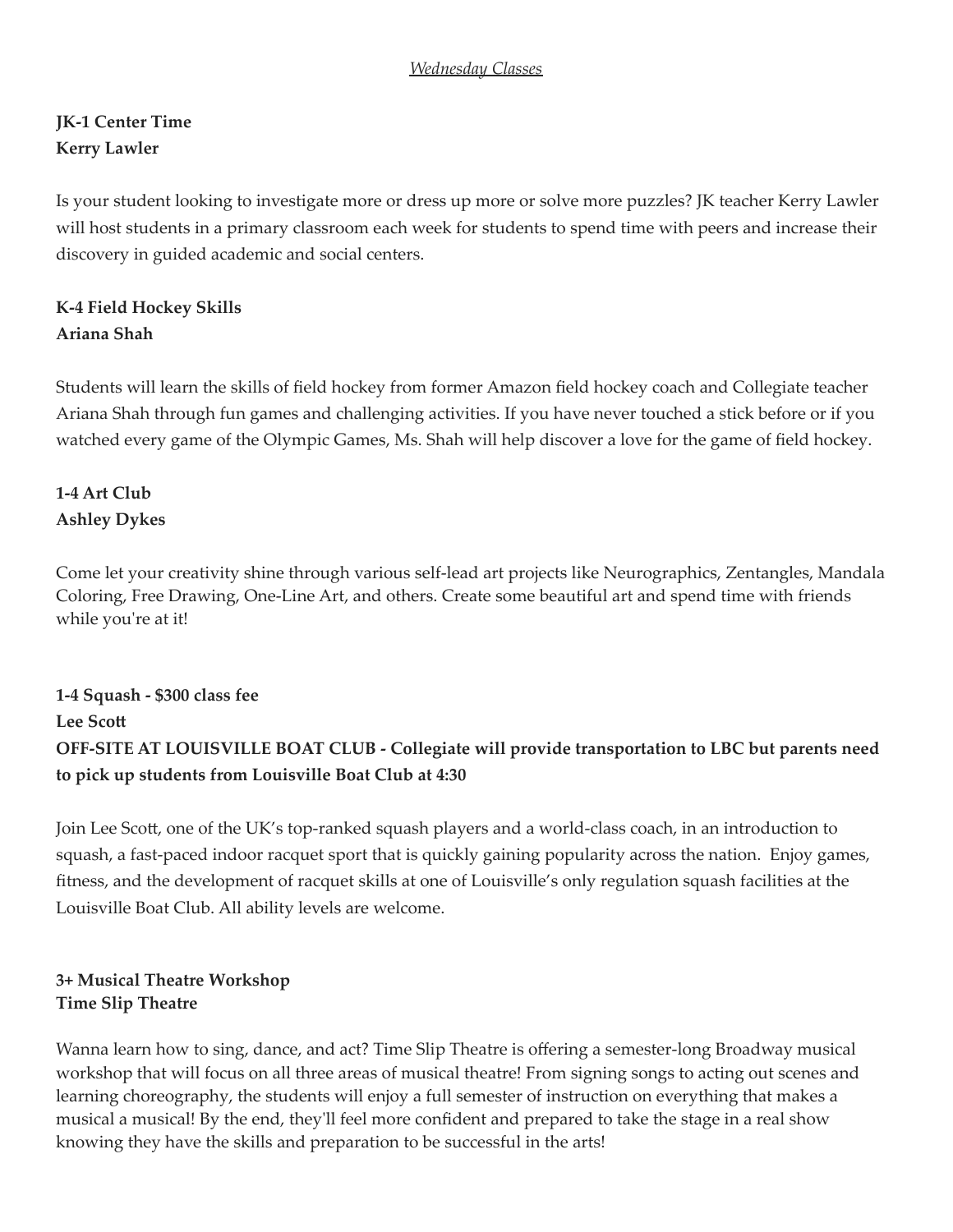#### *Thursday Classes*

### **K-2 Get Moving LeAnna Richardson**

Like hopscotch? Want to hula hoop? Who can make a hula hoop roll all the way across the field? Ms. Richardson will give students the equipment and activity each week to keep bodies moving in this final quarter of the year.

## **1-4 Spanish is all about games Veronica Lopez**

Senora Lopez is back with Collegiate this year and is looking to spread her love for Hispanic culture through games, activities, and puzzles. If you would like to dip your toe in for more Spanish or you are looking to immerse yourself in a Spanish classroom, come explore in this class.

**1-4 Collegiate Bliss John Miller**

Want to know what makes Collegiate a fabulous place to learn? Join Mr. Miller each Thursday to explore a different space on campus. We will visit a robotics lab, a Spanish classroom, the Rounsavall Blackbox theater, the athletic trainer, Street Learning Commons, and hopefully prepare a snack in chef Rachael's kitchen.